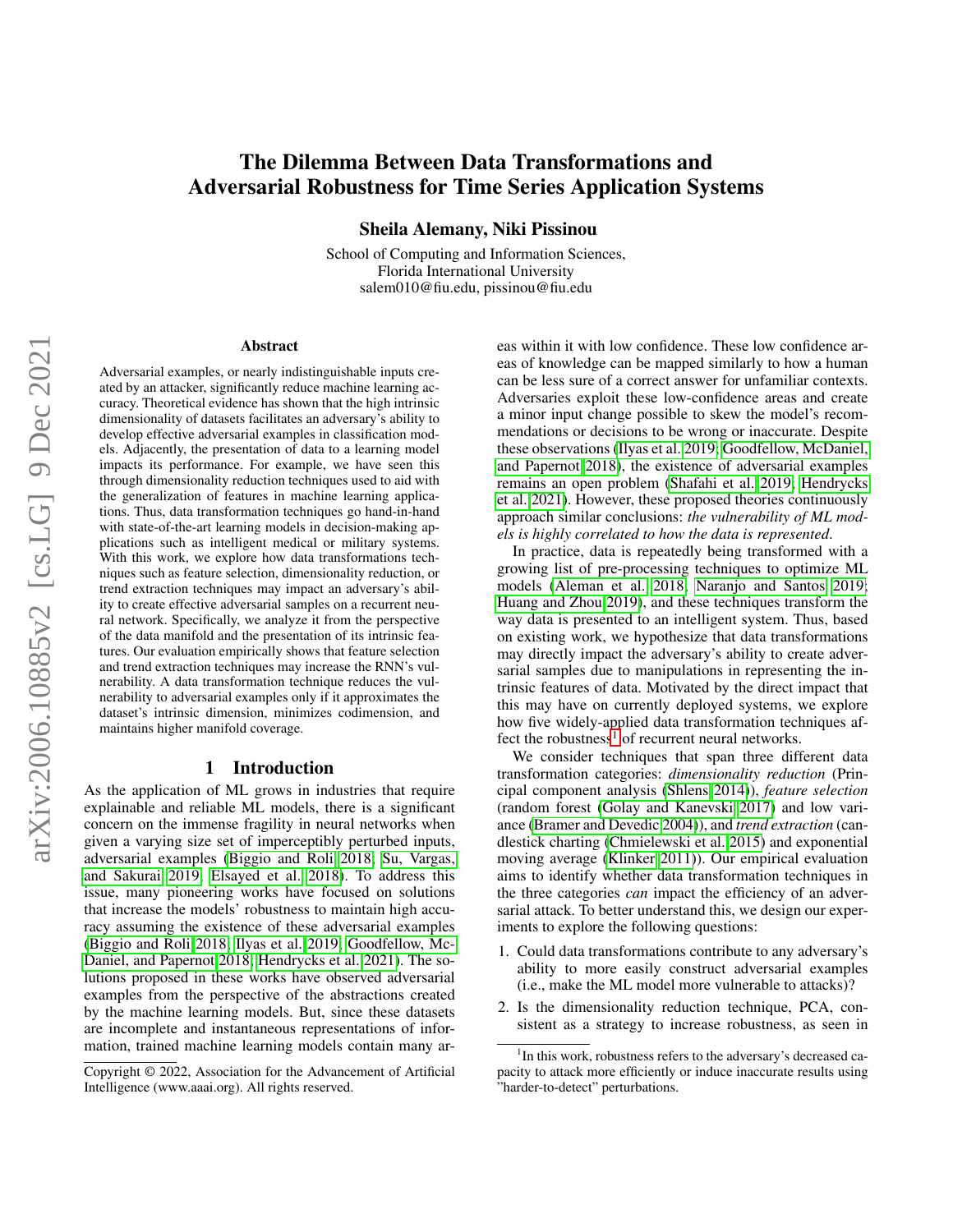[Bhagoji et al.](#page-6-1) [\(2018\)](#page-6-1), when given a time series dataset, recurrent neural network, and varying selected principal components?

3. What representations of data contribute to ML models that are least susceptible to adversarial examples and how can we use them to ensure best practices when manipulating data?

Overall, in this work, we expand the empirical understanding of how data transformation techniques may impact the robustness of a recurrent neural network given the Carlini & Wagner [\(Carlini and Wagner 2017b\)](#page-7-14) evasion attack on a multi-variate time series dataset [\(Banos et al. 2015\)](#page-6-2). This benefits ML practitioners as they can use the presented results to move towards better data practices when manipulating data increasingly used in deployed intelligent systems. This is the first work exploring whether certain data transformations (outside of dimensionality reduction) may impact robustness in time series ML models to the best of our knowledge.

# 2 Related Work

Many pioneering works have established a foundation for the seemingly inherent vulnerability to adversarial examples. [Szegedy et al.](#page-7-15) [\(2014\)](#page-7-15) argued the existence of lowprobability adversarial "pockets" that an adversary can take advantage of. [Feinman et al.](#page-7-16) [\(2017\)](#page-7-16) established that adver-sarial samples lie furthest away from the data manifold<sup>[2](#page-1-0)</sup> and are restricted in the direction normal to the data manifold such that the adversarial examples cross the decision axis (the optimal boundary between the data manifolds captured during model training time) and result in an incorrect output [\(Khoury and Hadfield-Menell 2018\)](#page-7-17).

[Shafahi et al.](#page-7-6) [\(2019\)](#page-7-6) and [Ilyas et al.](#page-7-3) [\(2019\)](#page-7-3) proposed that the vulnerabilities to adversarial examples stem from the foundational characteristic in ML that the training data accurately and adequately represents the underlying and *abstracted* phenomena through the learning process. Such high dimensional abstractions<sup>[3](#page-1-1)</sup> allow adversaries to exploit through minor and specific details that a trained ML model can overlook. Similarly, [Amsaleg et al.](#page-6-3) [\(2020\)](#page-6-3) showed that the intrinsic dimensionality of datasets and an adversary's ability to develop effective adversarial examples are directly proportional in classification models. This is so as a higher intrinsic dimensionality results in higher model complexity. In all cases, the quality of the abstractions is limited to how the data is presented to the model (i.e., does the data have bias? Is it missing values? Does it contain noise? etc.). This is because ML learning/generalization and adversarial example creation remains a classic optimization problem.

Data dimensionality has been referred to as a "curse" due to substantial computational complexity yielding difficulties when abstracting properties in data that do not occur in lower-dimensional data [\(Van Der Maaten, Postma,](#page-7-18) [and Van den Herik 2009;](#page-7-18) [Ilyas et al. 2019;](#page-7-3) [Bhagoji et al.](#page-6-1) [2018\)](#page-6-1). Resulting in data transformations techniques often being used in learning systems to improve upon these burdens [\(Cheng and Lu 2018\)](#page-7-19). Naturally, data transformations have influenced the field of adversarial ML due to the connection between adversarial vulnerability in deep learning and the high dimensionality of data. These techniques increase robustness by modifying the input such that the impact of gradient-based attacks is reduced, either through adversarial pre-training [\(Hendrycks, Lee, and Mazeika 2019\)](#page-7-20), feature squeezing [\(Xu, Evans, and Qi 2018\)](#page-7-21), dimensionality reduction with PCA [\(Bhagoji et al. 2018\)](#page-6-1), or identifying and removing the least "robust features" which contribute the most to a model's vulnerability [\(Ilyas et al. 2019\)](#page-7-3). Thus, they are defenses that focus on executing certain transformations at the beginning of the ML pipeline, such that when the adversary gains perfect knowledge of the trained model, it is more difficult for an adversary to optimize its attack.

[Carlini and Wagner](#page-7-22) [\(2017a\)](#page-7-22) showed how certain previously described techniques, including [\(Bhagoji et al. 2018\)](#page-6-1), were not a consistent defense. For example, they were able to show how using PCA in the training data did not increase the robustness of a convolutional neural network, only the fully-connected network. Other works had inconsistencies in their presented results when tested on other datasets. Observing these inconsistencies and how the representation of data highly influences abstractions, we hypothesize that different data transformations may individually impact the representation of the intrinsic features and hence, uniquely impact an adversary's ability to attack the model.

## 3 Data Transformation Techniques

Our comparative review includes data transformation techniques during the pre-processing stage of the ML pipeline. It is *not* exhaustive. We have strictly focused on linear data transformation techniques that have been commonly used in a variety of applications [\(Aleman et al. 2018;](#page-6-0) [Bhagoji](#page-6-1) [et al. 2018;](#page-6-1) [Carlini and Wagner 2017a\)](#page-7-22). For brevity, we assume the reader understands the each technique. Future work can be focused on non-linear dimensionality reduction techniques. We keep both works separate as non-linear transformations may impact the complexity of data manifolds differently than linear ones.

Dimensionality Reduction Dimensionality reduction is the transformation of high-dimensional data into a significant representation of low dimensionality [\(Cheng and Lu](#page-7-19) [2018\)](#page-7-19). Principal component analysis (PCA) is by far one of the more popular unsupervised tools due to its simple, non-parametric method for extracting relevant information from overwhelming datasets [\(Shlens 2014\)](#page-7-9). For this work, we consider using 27%, 50%, and 81% of the principal components to approximate the feature counts around the 25, 50, and 75 quartiles. We explore in Section [6](#page-3-0) how the selected principal components in varying extremes can significantly change the data manifold in ways which impact robustness.

Feature Selection Feature selection is a data transformation technique that has been used for decades to represent

<span id="page-1-0"></span> $2$ Data manifold is defined as the geometry of the data which contains a topological space that locally resembles the Euclidean space near each data value.

<span id="page-1-1"></span> $3$ Highly dimensionality of a model is not only correlated to the model architecture/parameters but also the dataset being used [\(Su,](#page-7-1) [Vargas, and Sakurai 2019\)](#page-7-1).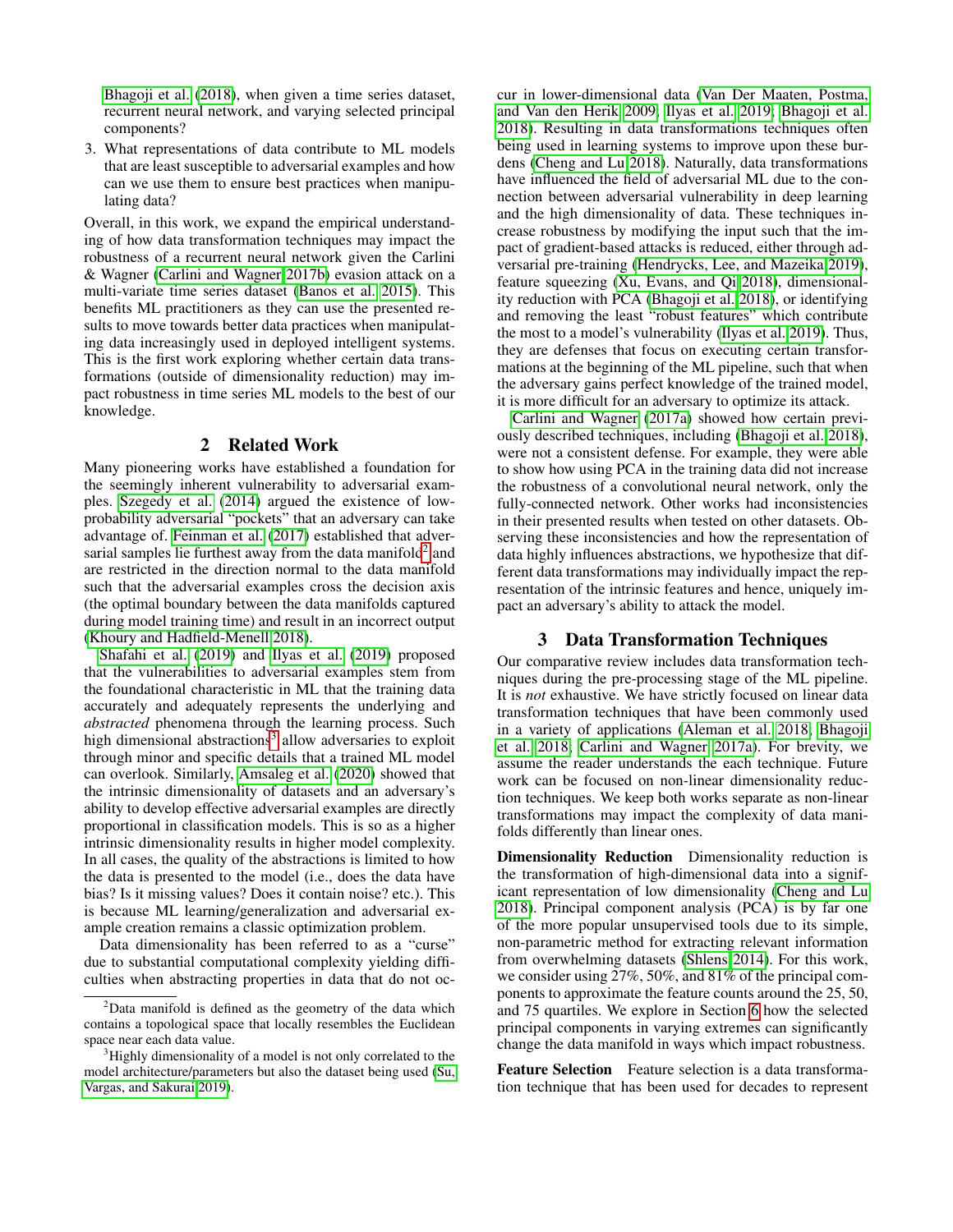particular relationships in data by eliminating features that may be irrelevant or redundant [\(Dash and Liu 1997\)](#page-7-23) based on a varying set size of heuristics. These techniques compare to dimensionality reductions methods in that they do not map onto a lower-dimensional space. For this work, we have selected random forest selection [\(Golay and Kanevski 2017\)](#page-7-10) and low variance selection [\(Bramer and Devedic 2004\)](#page-7-11) due to their high usage for their low computational requirements.

For random forest selection, we set the feature importance measure threshold to be the mean of all importance values, as it is standard in practice [\(Golay and Kanevski 2017\)](#page-7-10). For low variance selection, the selected features contributed 91.1% of the total variance in the data, as it is said to be the best heuristic to approximate the most significant information of a dataset [\(Van Der Maaten, Postma, and Van den](#page-7-18) [Herik 2009\)](#page-7-18). Although random forest selection considers the relationship of features with the target variable and low variance selection does not, both techniques chose 9 overlapping features. Thus, we expect their impact on data manifolds to be similar even with their varying heuristics for feature selection.

Trend Extraction Up-to-date works have focused on image recognition tasks concerning robustness, but time series data is also highly used in ML applications. As a result, we have analyzed the impact of data transformation techniques meant to extract trends in time series data, such as candlestick charting [\(Chmielewski et al. 2015\)](#page-7-12) and exponential moving average (EMA) [\(Klinker 2011\)](#page-7-13).

These techniques were selected as they are used in prediction tasks in areas such as financial markets [\(Naranjo and](#page-7-7) [Santos 2019\)](#page-7-7), IoT [\(Aleman et al. 2018\)](#page-6-0), and object tracking [\(Huang and Zhou 2019\)](#page-7-8). These techniques affect the data manifold by smoothing the trends in time series data, similarly to feature squeezing for image recognition [\(Xu, Evans,](#page-7-21) [and Qi 2018\)](#page-7-21), by artificially reducing the distance between temporally adjacent points that provide better estimation of their distance along the manifold. For this work, to ensure we are similarly comparing both trend extraction techniques, both were assigned the same value for the time window. The time window value of 20 was a selected hyperparameter that would not reduce the dimensionality of the dataset enough to hinder the model accuracy for the candlestick charting technique but would cause a significant enough change to the feature trends given the EMA technique.

## 4 Threat Model

As per [Carlini et al.](#page-7-24) [\(2019\)](#page-7-24), we define the adversary's knowledge, capabilities, and goals to ensure analysis for worstcase robustness. We did not implement any additional defenses as our goal for this work is to explore the impact of these techniques for small perturbation budgets that are difficult to detect using the current state-of-the-art defenses [\(Tjeng, Xiao, and Tedrake 2019\)](#page-7-25). Considering the attack success rate with incorporated defenses and data transformation techniques is left for future work.

Knowledge We use a white-box attack where the adversary has full access to the trained neural network model, the

defense used, along with the data distribution at test time. We consider this attack because white-box attacks are more powerful than black-box attacks, as a white-box attack can reach a 100% success rate. Additionally, we consider evasion attacks where the adversaries can attack only during model deployment, meaning that they tamper with the input data after the deep learning model is trained.

Capabilities For the attack method, we use the iterative optimization-based method of [Carlini and Wagner](#page-7-14) [\(2017b\)](#page-7-14). We selected this attack model due to its high success at crafting effective adversarial samples with the lowest distortion [\(Carlini and Wagner 2017b\)](#page-7-14). Specifically, we have used the Carlini & Wagner  $l_{\infty}$  implementation from the Adversarial Robustness Toolbox by IBM Research [\(Nicolae et al. 2018\)](#page-7-26). Some minor hyperparameters were modified to create adversarial attacks that reduced the accuracy of our model are the learning rate and confidence, set to 0.01 and 0.5, respectively.

Goal To create effective adversarial examples, we use the  $l_{\infty}$  distortion metric to measure the similarity between the benign and potential adversarial examples since the  $l_{\infty}$ -ball around each data point has recently been studied as an optimal, natural notion for adversarial perturbations [\(Goodfel](#page-7-27)[low, Shlens, and Szegedy 2014;](#page-7-27) [Carlini and Wagner 2017b\)](#page-7-14). For this work, we used the untargeted attack and considered  $0 < \epsilon \leq 1$  [\(Tjeng, Xiao, and Tedrake 2019\)](#page-7-25). Although targeted attacks are more powerful concerning the attack success rate, we are considering an untargeted attack since these attacks require a more limited perturbation budget that allows for an adversary to efficiently deploy the attack undetected [\(Carlini and Wagner 2017b\)](#page-7-14). We can visualize the perturbation under this distance metric by viewing a series of data points. There is a maximum perturbation budget of  $\epsilon$ , where the sum of all perturbations is allowed to be changed by up to  $\epsilon$ , with no limit on the number of modified values. Since perturbation budget has to remain less than some small  $\epsilon$ , even if all values are modified, the trends in time series data will appear visually identical.

## 5 Experimental Methods

We compare our evaluation results with previous works that have completed similar tests with the computer vision datasets, CIFAR-10 [\(Krizhevsky 2009\)](#page-7-28) and MNIST [\(LeCun,](#page-7-29) [Cortes, and Burges 2010\)](#page-7-29), to check for overall consistency in the impact done by data transformation techniques.

Dataset The focus of related adversarial evaluation is largely centered around image recognition tasks. However, there are high dimensional time series datasets that have received little attention in the adversarial ML field and the need for evaluation on other datasets is crucial for the advancement of the area [\(Carlini and Wagner 2017a\)](#page-7-22). As a result, we have used the MHealth (Mobile Health) Dataset $4$  which contains body motion and vital signs recording of individuals while performing several physical activ-

<span id="page-2-0"></span><sup>4</sup>Dataset available on the UCI ML Repository at [https://archive.](https://archive.ics.uci.edu/ml/datasets/MHEALTH+Dataset) [ics.uci.edu/ml/datasets/MHEALTH+Dataset](https://archive.ics.uci.edu/ml/datasets/MHEALTH+Dataset)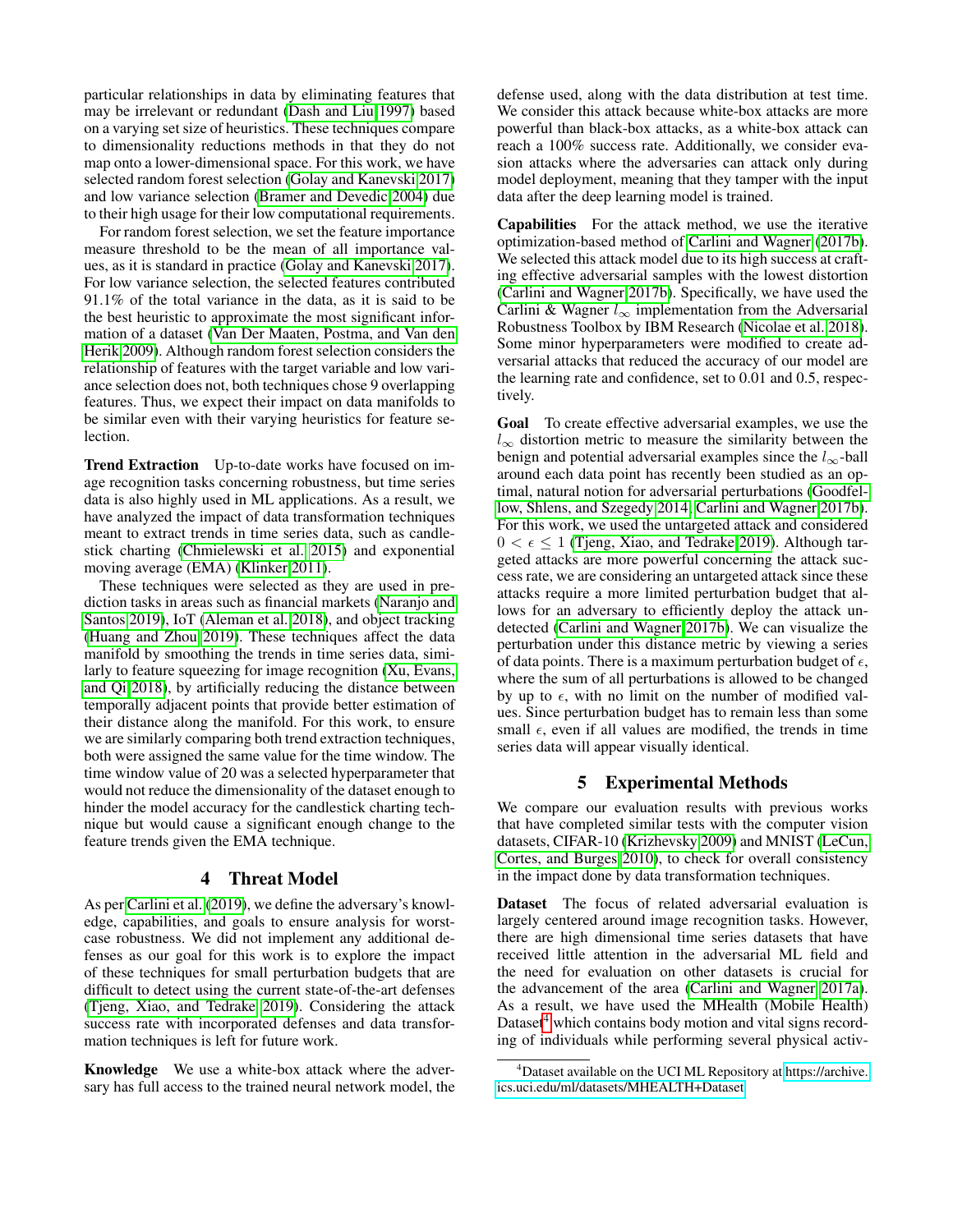

Figure 1: Visualization of datasets using T-SNE to observe the relationships between the points in high-dimensional space using 1000 randomly selected points from each dataset. MHealth shows that various clusters can be easily identified, such as the points in classes 1, 2, and 3, similar to MNIST. Yet, there are clusters such as for classes 8 and 12, where the points are more scattered, similar to CIFAR-10.

ities [\(Banos et al. 2015\)](#page-6-2). This highly volatile dataset contains 22 total features which map to one of 12 potential physical activities and we selected the data corresponding to subject1 with a total of 160,860 timestamps.

Figure [1b](#page-3-1) shows that the MNIST dataset contains the most well-defined classes meaning points corresponding to the same class are clustered together more frequently. This implies that the points within each class of the MNIST dataset have highly correlated relationships even with the highly-dimensional dataset. On the contrary, in Figure [1c,](#page-3-2) the CIFAR-10 dataset does not have well-defined clusters resulting in an almost opposite conclusion relative to the MNIST dataset. As a result, CIFAR-10 has been described as a substantially more difficult dataset to work with. Therefore, conclusions made with MNIST may contain properties that do not generalize across tougher datasets such as CIFAR-10 [\(Carlini and Wagner 2017a\)](#page-7-22). However, the MHealth dataset lies between the MNIST and CIFAR-10 dataset in regards to the relationship between the points in high-dimensional space. Thus, we are testing with a realistic time series dataset that contains manifold properties that may carry-out to various other highly-dimensional time series datasets. As a result, we believe our evaluation using the MHealth dataset is a valid example that brings to light the observations presented in this work.

Learning Model Data pre-processing includes processes such as data cleaning, normalization, transformation, feature extraction, selection, and is the step done before training in this work. For the learning model, we have implemented a multi-class classification recurrent neural network (RNN) with LSTM layers using Keras [\(Chollet et al. 2015\)](#page-7-30). Network architecture and hyperparameter tuning were completed to guarantee that all trained models for each data transformation technique received the same hyperparameters while maintaining testing accuracy above 90% to ensure that the network architecture did not influence robustness results. The network contained contain only two LSTM units combined with dropout layers which showed to return satisfactory training and testing results. We used the hyperbolic tangent function in these hidden vectors as it is a standard

<span id="page-3-2"></span><span id="page-3-1"></span>activation function among recurrent neural networks [\(Chol](#page-7-30)[let et al. 2015\)](#page-7-30). The dropout values were set to 0.1, depicting that 10% of each input was ignored to prevent the model from overfitting to the training data. Lastly, we are not concerned about our network's simple linear structure because it is claimed that the network's simple structure architecture does not impact their Carlini & Wagner evasion attacks [Car](#page-7-14)[lini and Wagner](#page-7-14) [\(2017b\)](#page-7-14).

## <span id="page-3-0"></span>6 Robustness Against Evasion Attacks

Since the data manifold structure heavily influences the existence of adversarial examples and how these adversarial attacks are optimized, we observe the changes in model performance from the perspective of the data manifold. To compare the changes made to the manifold by the data transformations, we observe the codimension or the difference between the dimension of the data manifold and the dimen-sion of the embedding space<sup>[5](#page-3-3)</sup> [\(Khoury and Hadfield-Menell](#page-7-17) [2018\)](#page-7-17). We show only perturbation budget 0 to 1 to show the impact given small perturbations since the concluding results do not change as the attack success continues increasing.

## Manifold Impacts on Log Loss & Precision

From Figure [3](#page-4-0) on the next page, we can see that precision is consistently below baseline for both feature selection and trend extraction techniques. The low log loss and precision indicates that these models are overly confident but erroneous implying a closer proximity between submanifolds to the decision axis [\(Wu et al. 2017\)](#page-7-31). In other words, when the submanifolds are closer to the decision boundary, the distance between two arbitrary points in different classes is lower relatively. Thus, when an ML model is tasked with categorizing a new point, it will often confidently miscategorize since it is "harder" to differentiate between the two candidate classes. From the perspective of an adversary, they now require a minimal perturbation budget to "convince" the ML

<span id="page-3-3"></span> $5$ The embedding space is the space in which the data is embedded after dimensionality reduction.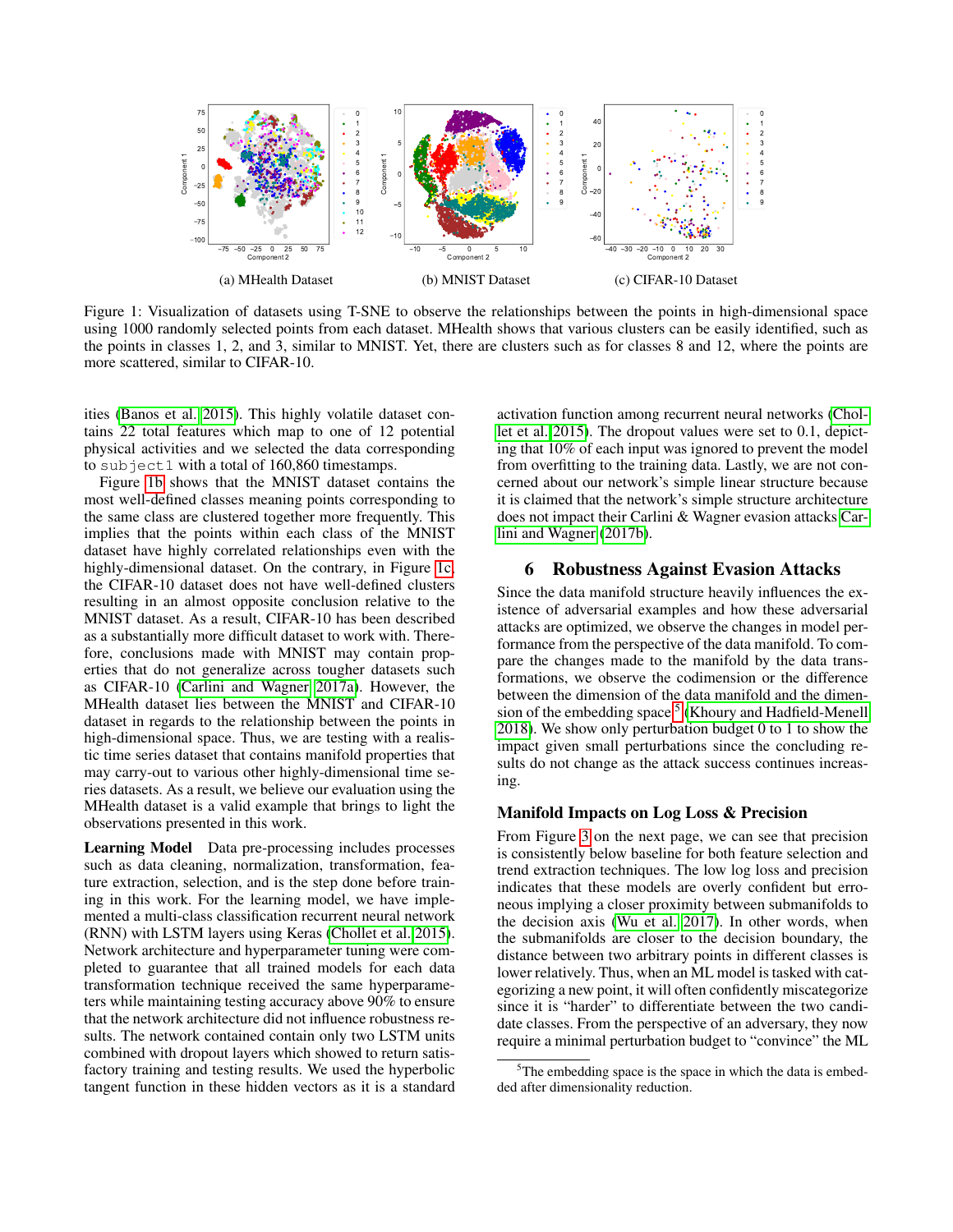<span id="page-4-1"></span>

<span id="page-4-0"></span>Figure 2: Attack success and log loss scores given five data transformation techniques against the baseline model without preprocessing. We can see that the best performing technique was PCA using half of the principal components. However, the log loss scores corresponding to model confident shows the all PCA techniques returned the lowest confidence when  $\epsilon > 0.57$ .



Figure 3: Precision scores under-performed for all techniques once the perturbation budget was over  $\epsilon = 0.68$ . From the scatter plot, we can see that reducing the number of features during training negatively impacted the precision scores given a high enough perturbation budget.

model to miscategorize incoming data points consistently with high confidence. However, this is not the case with PCA. With PCA, the precision is improved when  $\epsilon < 0.65$ due to relatively better defined submanifolds as a direct result of mapping the input embedding into a lower dimension. The reduced precision for greater values of epsilon is then introduced when the log loss of the model increases because linear units can get low precision from responding too strongly from a reduced confidence when it does not understand samples with larger perturbations [\(Goodfellow,](#page-7-27) [Shlens, and Szegedy 2014\)](#page-7-27).

*Takeaway 1.1: PCA creates more well-defined submanifolds for each class such that it is more difficult for an adversary to "trick" an ML model with an imperceptible adversarial example. This is not the case for feature selection and trend extraction techniques.*

### Manifold Impacts on Model Accuracy

From Figure [2,](#page-4-1) it is clear the attack success rate is only hindered by 24.39% when the PCA technique is used with half of its principal components. [Bhagoji et al.](#page-6-1) [\(2018\)](#page-6-1) proposed that PCA should consistently increase robustness because PCA removing the high variance components should eliminate the features that adversaries can easily take advantage

of. However, as [Carlini and Wagner](#page-7-22) [\(2017a\)](#page-7-22) already showed this is not consistent given a convolutional neural network and, for our evaluation, it seems it is may not always consistent with our recurrent neural network.

The other PCA techniques using 27% and 81% of the principal components did not perform as well once the perturbation budget exceeded  $\epsilon = 0.1$ . Particularly, using only 27% of the principal components results losing too many dimensions which can in turn reduce the manifold coverage for the dataset. This lack of coverage makes it is much easier for an adversary to find an example far away from the data manifold [\(Feinman et al. 2017\)](#page-7-16). This can happen easily in practice since high training/testing accuracy does not imply high accuracy/coverage of the data manifold [\(Khoury and](#page-7-17) [Hadfield-Menell 2018\)](#page-7-17). On the other hand, when using 81% of the principal components, there is high codimension resulting in relatively more directions normal to the manifold and directly contributing to a more efficient attack. Thus, we can conclude that an optimal codimension exists in datasets such that the vulnerabilities presented are minimized.

*Takeaway 2.1: The dimensionality reduction technique, PCA, is not a consistent defense against adversarial examples when the codimension is not optimal.*

The feature selection techniques behaved similarly (as ex-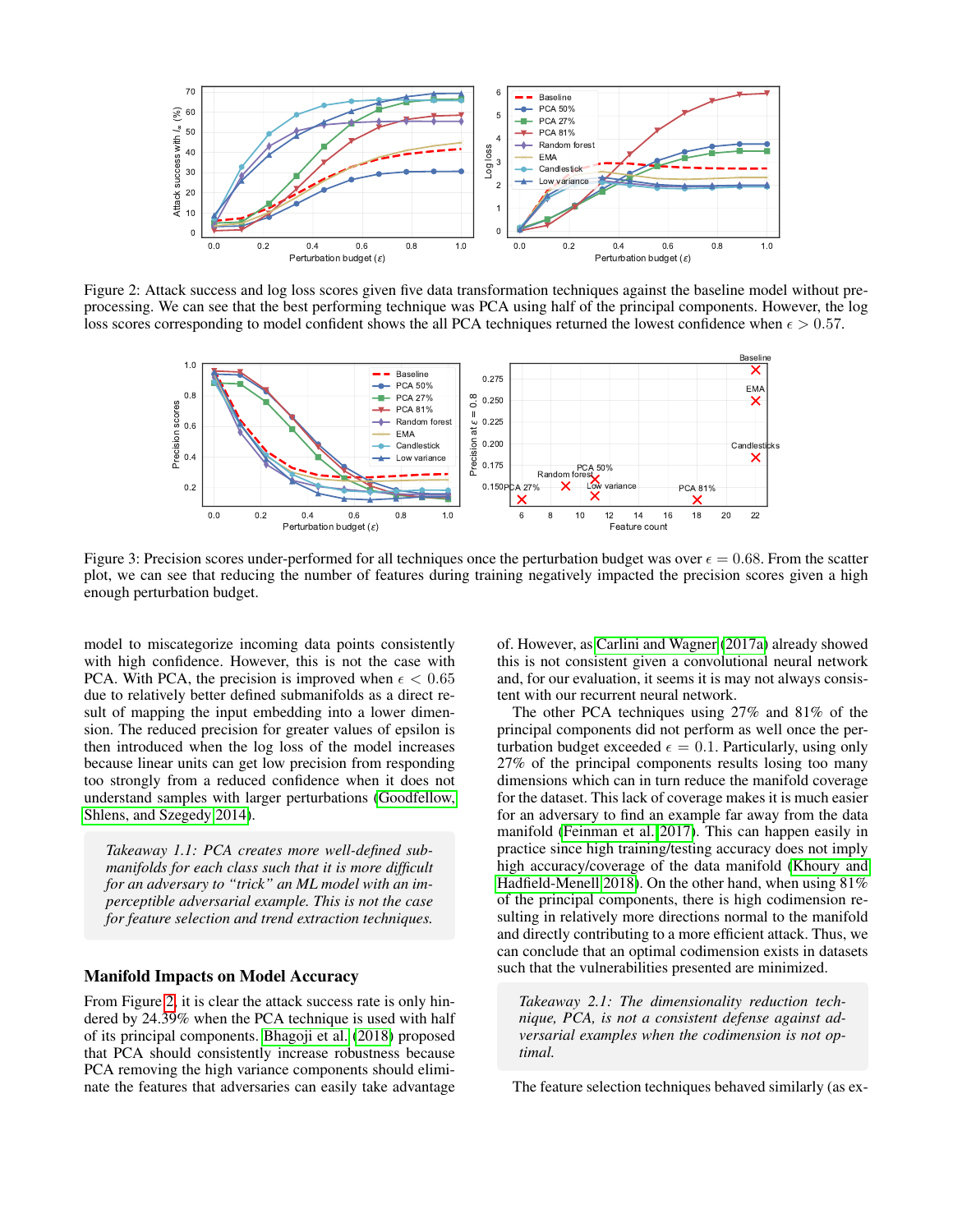Table 1: Summary of results: Columns from left to right present the data transformation technique, the number of features used from the original data, its clean accuracy when the model is not under attack, the perturbation budget required to attack success to 30%, and percentage change in robustness at  $\epsilon = 0.80$  relative to the baseline model with no data transformation applied to its training data.

| Data Transformation  | <b>Feature Count</b> | Benign Accuracy | Distance $(l_{\infty})$ | $\Delta$ in Robustness |
|----------------------|----------------------|-----------------|-------------------------|------------------------|
| <b>Baseline</b>      | 22                   | 97.93%          | 0.51                    |                        |
| $PCA 50\%$           | 11                   | 96.71%          | 0.40                    | $\uparrow$ 24.39%      |
| PCA $81\%$           | 18                   | 98.80%          | 0.76                    | $\downarrow$ 43.90%    |
| PCA 27%              | 6                    | 95.00%          | 0.34                    | $\downarrow$ 60.98%    |
| <b>Random Forest</b> | 9                    | 96.11%          | 0.13                    | $\downarrow$ 31.71%    |
| Low Variance         |                      | 91.32%          | 0.15                    | $\downarrow$ 65.85%    |
| Candlesticks         | 22                   | 92.78%          | 0.11                    | $\downarrow$ 60.98%    |
| EMA                  | フフ                   | 96.48%          | 0.51                    | $\downarrow$ 7.32%     |

pected) given both techniques selected a majority of the same features. In both cases, since no mapping to a lower dimension occurs and a majority of the features are removed, the model contains high codimension and a lack of manifold coverage relative to the dimensionality reduction. As a result, feature selection aids an efficient adversarial attack through all tested perturbation budgets.

*Takeaway 2.2: Feature selection techniques contribute to higher codimension, and they lack manifold coverage results in an adversary's ability to construct adversarial examples more easily.*

The trend extraction techniques, however, do not remove the features used but manage to force the data into a lower dimensional manifold by generalizing the trends that normally contribute to the high dimensionality in trained models [\(Xu, Evans, and Qi 2018\)](#page-7-21). For the candlestick charting, the transformation into the four-tuple reshaped the features but contributed to fundamental information loss for the dataset. The information loss resulted on the higher relative end of codimension and the one of most efficient creation of adversarial examples with a 60.98% decrease in robustness at  $\epsilon = 1.0$ . However, EMA seemed to not smooth the manifold enough for a drastic change from the baseline data. Therefore, no statistically significant change to the data manifold results in a performance on par with the baseline.

*Takeaway 2.3: Candlesticks charting contributes to the most vulnerable ML models due to information loss which significantly increases codimension.*

## Optimal Data Representations

From our experimentation, we were able to see that the data transformation techniques which did not minimize codimension aided in allowing pathways for adversaries to exploit. The difficulty arises when transformations do not always and consistently impact the codimension. This prompted us to ask the following question: *how do we know how and what transformation to execute to ensure that the codimension is not increased for an arbitrary dataset?*

Reaching this ideal data representation can be done by identifying the intrinsic dimension of a dataset. The intrinsic dimension is defined as a potential solution from the codimension of solutions sets [\(Li et al. 2018\)](#page-7-32). In other words, it can be described as the minimum number of parameters necessary to account for the observed properties in the data, achieve optimal ML performance accuracy and, a way to reduce codimension.

*Takeaway 3.1: ML practitioners can reduce codimension in their models using the intrinsic dimension of their dataset.*

Finding and Using Intrinsic Dimension The geometry of the data manifold, or the dataset's intrinsic dimensionality, is generally twisted and curved with non-uniformly distributed points, making identifying the intrinsic dimensionality a challenging task unique for each dataset [\(Facco et al.](#page-7-33) [2017\)](#page-7-33). There are various tools and algorithms to analyze the intrinsic characteristics, such as the intrinsic dimensionality of data. For example, the most straightforward way by counting the number of features that contribute at least 90% of the total variance [\(Van Der Maaten, Postma, and Van den](#page-7-18) [Herik 2009\)](#page-7-18). With datasets and ML models that are more complex, [\(Li et al. 2018\)](#page-7-32) proposed to measure the intrinsic dimension of an "objective landscape" or the dimension of the subspace of a parameterized model, such as a dataset or neural network. They do so by training a neural network from a small, randomly oriented subspace and slowly increasing its dimension (through added features or parameters) until they reach a plateau of performance accuracy, and define that configuration to be the objective landscape's intrinsic dimension.

To measure the intrinsic dimension of the MHealth dataset, we used both of these techniques, [\(Van Der Maaten,](#page-7-18) [Postma, and Van den Herik 2009\)](#page-7-18) and [\(Li et al. 2018\)](#page-7-32). Using [\(Van Der Maaten, Postma, and Van den Herik 2009\)](#page-7-18), 11 features contribute to approximately 91% of the total variance. Using [\(Li et al. 2018\)](#page-7-32), we sorted the features by descending variance and trained the same RNN one feature at a time and noticed the plataeu began with 9 features at approximately 94% performance accuracy. Overall, from these simple tests, we can see that the intrinsic dimension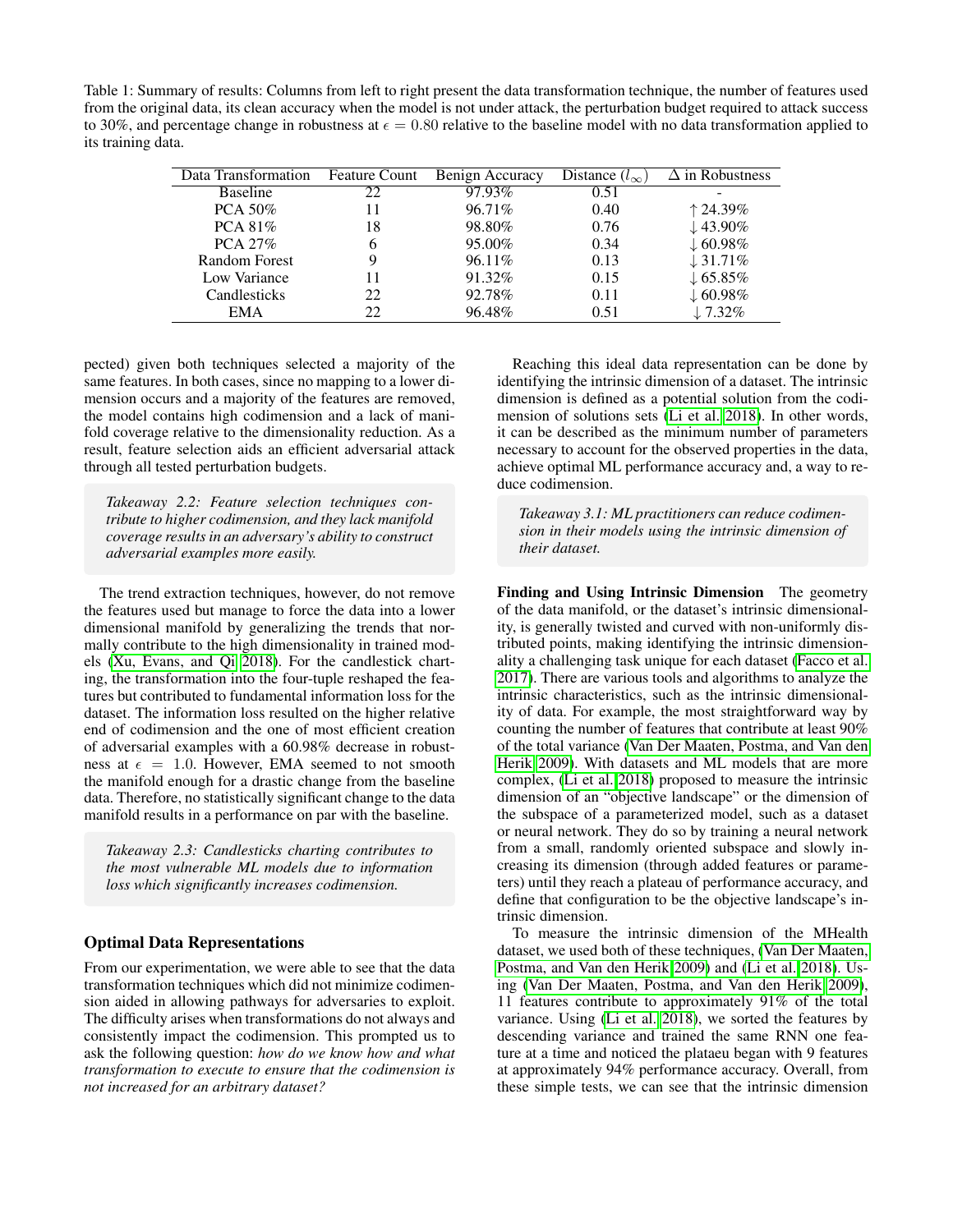for the MHealth dataset is approximately between [9, 11], likely closer to 9 due to the complexity of the model and the looser bounds presented by the [\(Van Der Maaten, Postma,](#page-7-18) [and Van den Herik 2009\)](#page-7-18) heuristic. Since the same neural network architecture and parameters are used for all transformation techniques, its contribution to the intrinsic dimensionality is out of scope of this evaluation. However, ML practitioners can incorporate the technique for future parameter configurations into their pipelines with ease.

*Takeaway 3.2: Observing the objective landscape of data is one simple, flexible, and accurate way to identify the intrinsic dimension for consideration along with any data transformations.*

Intrinsic Dimension on Robustness with MHealth With the dimensionality reduction technique, PCA, we were able to see that the performance was only consistent in the case when the input embedding dimensionality more closely approached the intrinsic dimension. Given the intrinsic dimensionality reached with PCA 50%, the codimension was relatively minimized resulting in the most restricted number of directions for the adversary to take advantage.

On the other hand, for the feature selection techniques, the lack of mapping to a lower dimension prevented the feature selection techniques to approximate the intrinsic dimension as accurately as PCA, resulting in the poor performance while under attack. However, since random forest selection closer approximates the intrinsic dimension (with 9 selected features), the attack success rate differs to low variance selection by approximately 10%. Also, for the candlesticks, the transformation into the four-tuple strayed the furthest away from the intrinsic dimensionality by reshaping the features. This transformation contributed in fundamental information loss for the dataset while straying away from the intrinsic dimension resulting on the higher relative end of codimension and one of the most efficient creation of adversarial examples with a 60.98% decrease in robustness at  $\epsilon = 1.0.$ 

*Takeaway 3.3: To avoid introducing additional vulnerabilities in ML pipelines, one must observe and understand the particular dataset's intrinsic characteristics and ensure any transformation does not stray from the intrinsic dimension.*

## 7 Conclusion

For this work, we have provided an example where linear data transformation techniques can change an adversary's ability to create effective adversarial examples. From the conclusions presented in [Amsaleg et al.](#page-6-3) [\(2020\)](#page-6-3), one could be led to believe a transformation that has reduced complexity and high training/testing accuracy would be inherently more robust. However, their conclusion stands between datasets of different complexities but does not speak on the potential impacts of data transformations. Positive impacts by dimensionality reduction techniques are only presented where

the technique embeds the high-dimensional input space into a lower-dimensional structure *that approaches the intrinsic dimension of data*. Specifically, PCA overperformed *only* when the dimensionality approached the intrinsic dimension. Meanwhile, the trend extraction techniques that refrained from sufficiently reaching the intrinsic dimension showed to negatively impact the attack success and the precision scores, overall making the ML model more vulnerable to adversarial examples. Although we only considered a recurrent neural network with LSTM layers, the MHeath dataset that we used is a realistic, high-dimensional time series dataset that shows an example of the impacts that data transformation can have on an ML model.

Our results conclude that when the dimension approaches the optimal intrinsic dimension, lower codimension and higher manifold coverage result in a lesser need to generalize features and reduce the inherent vulnerability to adversarial examples. However, it is important to note that reaching the intrinsic dimensionality is not enough to guarantee perfect robustness. The inevitability of adversarial examples has recently been theoretically studied, and it is still not possible to know the exact and consistent properties of realworld datasets or the resulting fundamental limits of adversarial training for specific datasets [\(Shafahi et al. 2019\)](#page-7-6). In other words, the underlying distributions themselves can be complex enough such that there may be no guarantee of perfect robustness against adversarial examples. Nonetheless, our work highlights the value of considering potential vulnerabilities introduced to ML pipelines through data transformations and how ML practitioners may utilize the intrinsic dimension to reduce the overall complexity of models, avoid introducing additional vulnerabilities, and create more reliable pipelines.

Lastly, as a future direction, the analysis of data transformations (linear and non-linear) on adversarial examples may benefit a model under a poisoning attack. Such analysis could provide insight into how certain data transformations can extricate adversarial noise to increase model robustness.

### References

<span id="page-6-0"></span>Aleman, C. S.; Pissinou, N.; Alemany, S.; and Kamhoua, G. A. 2018. Using Candlestick Charting and Dynamic Time Warping for Data Behavior Modeling and Trend Prediction for MWSN in IoT. In *2018 IEEE International Conference on Big Data (Big Data)*, 2884–2889. IEEE.

<span id="page-6-3"></span>Amsaleg, L.; Bailey, J.; Barbe, A.; Erfani, S. M.; Furon, T.; Houle, M. E.; Radovanović, M.; and Nguyen, X. V. 2020. High Intrinsic Dimensionality Facilitates Adversarial Attack: Theoretical Evidence. *IEEE Transactions on Information Forensics and Security*, 16: 854–865.

<span id="page-6-2"></span>Banos, O.; Moral-Munoz, J. A.; Diaz-Reyes, I.; Arroyo-Morales, M.; Damas, M.; Herrera-Viedma, E.; Hong, C. S.; Lee, S.; Pomares, H.; Rojas, I.; et al. 2015. mDurance: a novel mobile health system to support trunk endurance assessment. *Sensors*, 15(6): 13159–13183.

<span id="page-6-1"></span>Bhagoji, A. N.; Cullina, D.; Sitawarin, C.; and Mittal, P. 2018. Enhancing robustness of machine learning systems